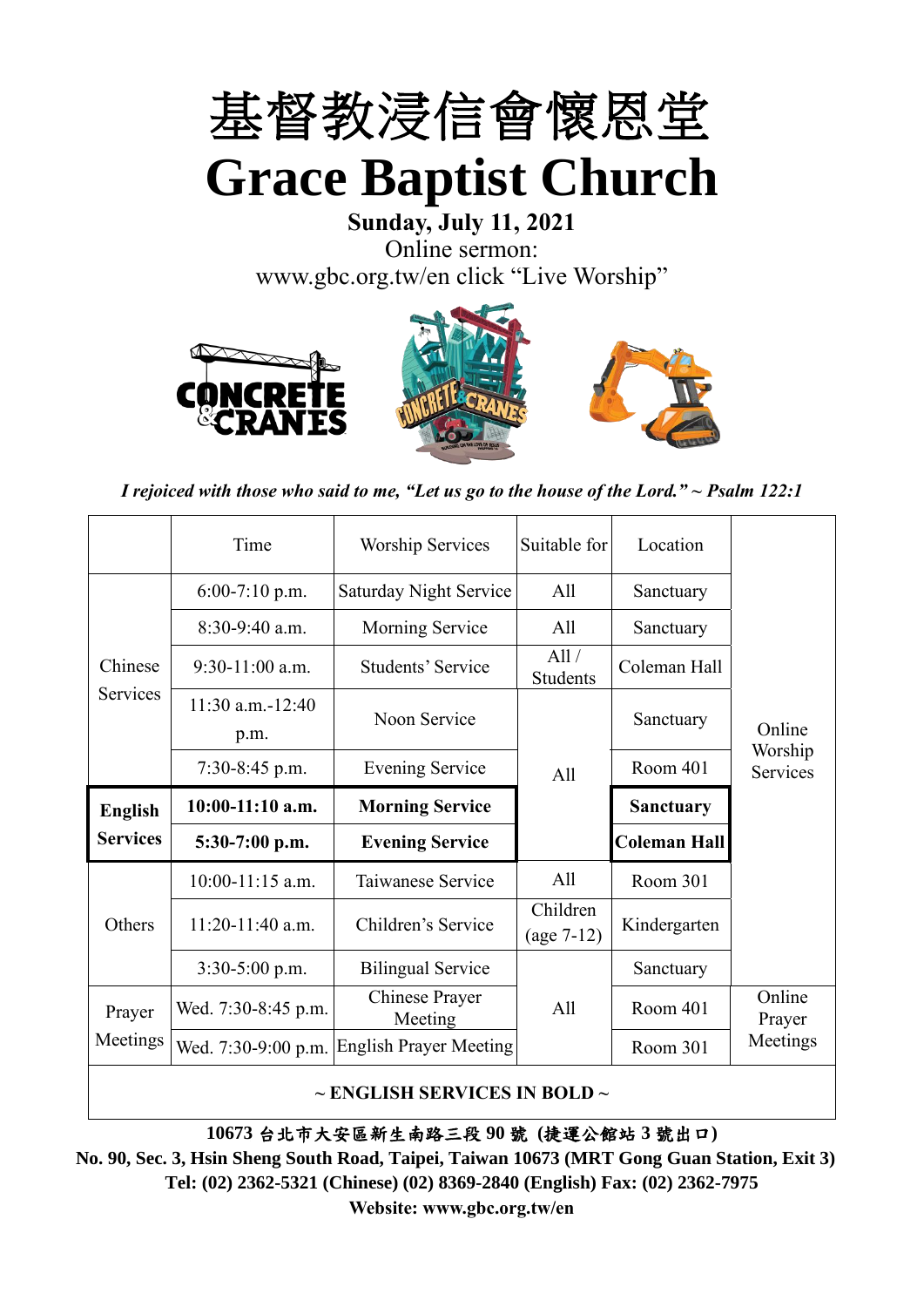#### **Welcome to Grace Baptist Church English Congregation. Thank you for choosing to worship with us and celebrate the glory of our Lord.**

|                          | Morning Worship Service – 10:00 a.m.                            |                      |
|--------------------------|-----------------------------------------------------------------|----------------------|
|                          | <b>Sunday, July 11, 2021 (Online)</b>                           |                      |
| Prelude                  |                                                                 | Monica Kong          |
| Greeting/Prayer          |                                                                 |                      |
| Worship through Music    | "Glorious"                                                      | Minister Kevin Wang  |
|                          | "Praise to the Lord, the Almighty"                              |                      |
| Pastoral Prayer          |                                                                 | Pastor Nick Brideson |
| Worship through Music    | "Yet Not I, but through Christ in Me"<br>"He Will Hold Me Fast" | Minister Kevin Wang  |
| <b>Offertory Prayer</b>  |                                                                 | Pastor Nick Brideson |
| Tithes and Offerings     |                                                                 |                      |
| Doxology                 |                                                                 |                      |
| Pray for Our Church      |                                                                 |                      |
| <b>Scripture Reading</b> | Revelation 3:7-13                                               |                      |
| Message                  | Faithful in All Things                                          |                      |
| <b>Response Song</b>     | "Come Thou Fount"                                               |                      |
| Benediction              |                                                                 |                      |
| Welcome                  |                                                                 |                      |
| Closing Song             | "As the Lord Is with Us"                                        | Minister Kevin Wang  |
| Postlude                 |                                                                 | Monica Kong          |
|                          |                                                                 |                      |



#### **Our Vision Is to Spread the Gospel**

To achieve this, we aim:

- ⚫ To become a house of prayer
- ⚫ Through prayer, to build the body of Christ
- ⚫ From the body, to do the work of mission in Taipei, Taiwan, and neighboring countries *"but you will receive power when the Holy Spirit has come upon you; and you shall be My witnesses both in Jerusalem, and in all Judea and Samaria, and even to the remotest part of the earth." -* Acts 1:8 (NASB)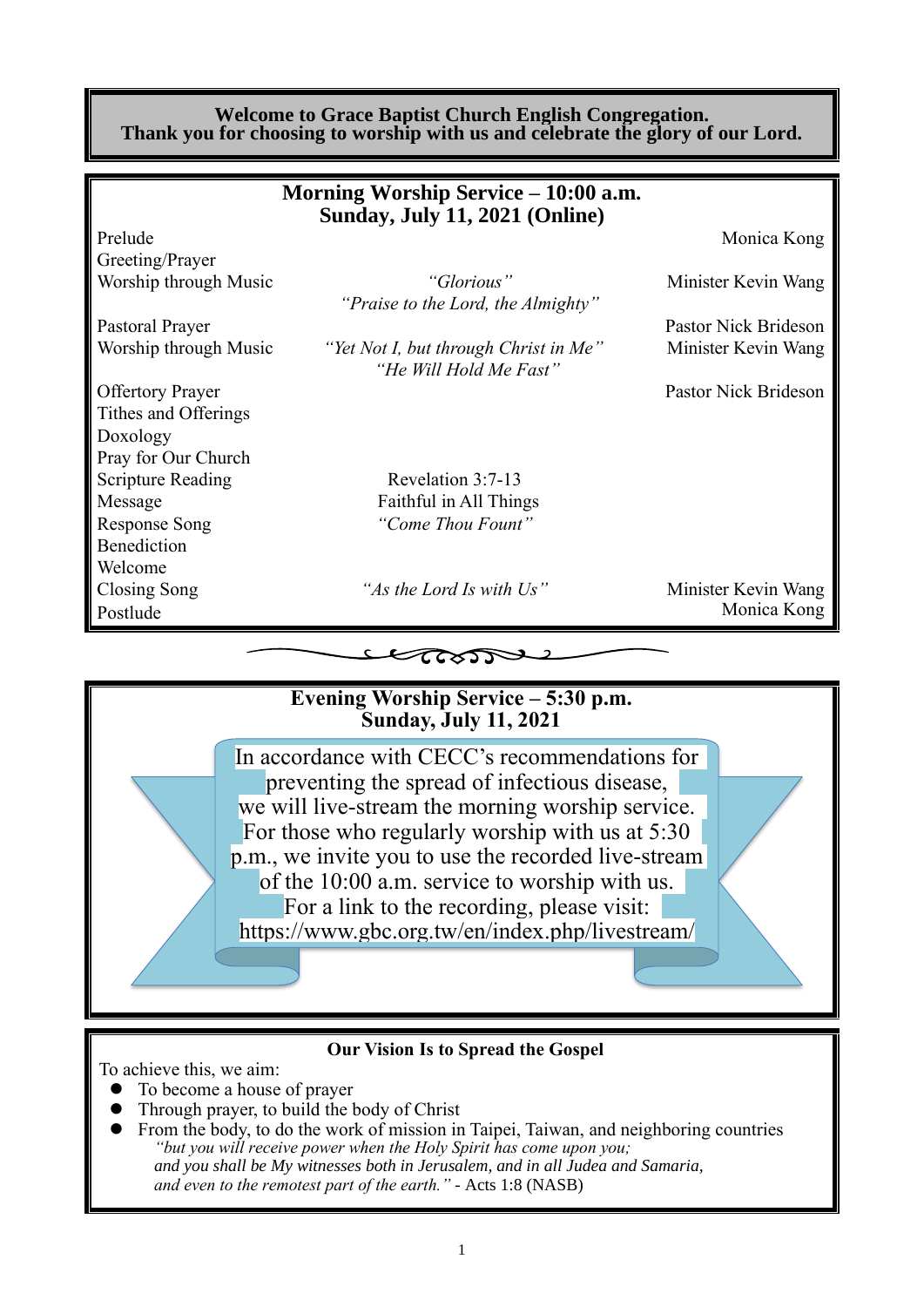# **Sermon Topic: Faithful in All Things Scripture: Revelation 3:7-13**

## **Speaker: Pastor Nick Brideson July 11, 2021**

#### **Scripture: Revelation 3:7-13 (NASB)**

<sup>7</sup> "And to the angel of the church in Philadelphia write:

He who is holy, who is true, who has the key of David, who opens and no one will shut, and who shuts and no one opens, says this:

<sup>8</sup> 'I know your deeds. Behold, I have put before you an open door which no one can shut, because you have a little power, and have kept My word, and have not denied My name. <sup>9</sup> 'Behold, I will cause those of the synagogue of Satan, who say that they are Jews and are not, but lie—I will make them come and bow down at your feet, and make them know that I have loved you. <sup>10</sup> 'Because you have kept the word of My perseverance, I also will keep you from the hour of testing, that hour which is about to come upon the whole world, to test those who dwell on the earth. <sup>11</sup> 'I am coming quickly; hold fast what you have, so that no one will take your crown. <sup>12</sup> 'He who overcomes, I will make him a pillar in the temple of My God, and he will not go out from it anymore; and I will write on him the name of My God, and the name of the city of My God, the new Jerusalem, which comes down out of heaven from My God, and My new name. <sup>13</sup> 'He who has an ear, let him hear what the Spirit says to the churches.'

### **Notes:**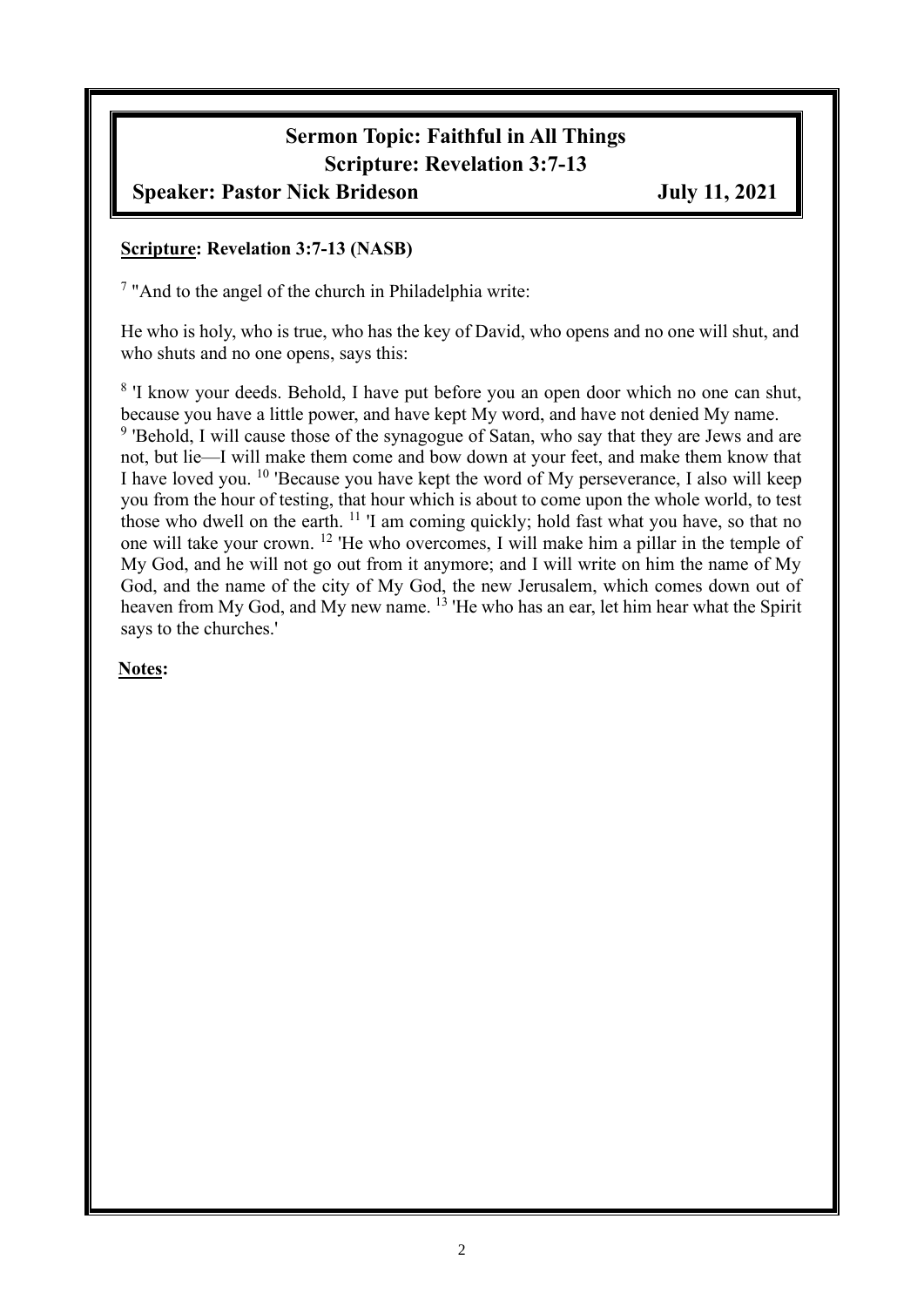## **Wednesday Night Prayer Meeting**

*"My house shall be called a house of prayer" (Matthew 21:13)*

Let us be a church of prayer. We normally meet 7:30 - 9:00 p.m. every Wednesday in GBC Room 301. However, due to COVID-19, the English prayer meeting will use Zoom from now until after *July 26*. Please send an email to ecprayerteam@gbc.org.tw if you are interested in joining the Zoom prayer meeting or if you have a prayer request.

| 1st Week                                  | 2nd Week | 3rd Week        | 4th Week | 5th Week  |
|-------------------------------------------|----------|-----------------|----------|-----------|
| Caring/Healing/Families   Church Ministry |          | <b>Missions</b> | The Lost | The World |



## **Sisters Small Group**

Sisters Small Group is an online small group for young women between the ages of 20 and 35. The group meets on Thursday evenings at 7:30 p.m. We worship the Lord, study God's word, support and pray for each other. If you are interested in joining the small group, please contact Johanna Ferng at [joeym.vanderwerf@gmail.com.](mailto:joeym.vanderwerf@gmail.com)

## **Young Adults Fellowship – via Google Meet on July 17**

Young Adults Fellowship is for young adults from the age of 20-35 to study God's Word and fellowship together. It regularly meets 1st and 3rd Saturdays from 4:30 to 6:00 p.m. at WanFu 22 (next to GBC building); however, it now meets online via Google

Meet (until further notice). Our next meeting is on *July 17*. Contact Minister Kevin Wang for how to join the fellowship at: [kevin@gbc.org.tw.](mailto:kevin@gbc.org.tw)



**WEAR** 

## **COVID-19 Guidelines**

Taiwan has recently had local transmission cases of COVID-19. To show love and support for the society God has put us in, we ask that you abide by the following:

- 1. All meetings in GBC are either cancelled or will continue online until after **July 26.**
- 2. Online English Morning Worship Service will be at the usual time (10:00 am.) Evening service is cancelled.
- 3. Wednesday night prayer meeting is at the usual time  $7:30 - 9:00$  p.m. but only using Zoom. (To join, email: ecprayerteam@gbc.org.tw)
- 4. Enter GBC only for specific reasons or by appointment.
- 5. Groups meeting in people's homes must abide by government restrictions and are encouraged to meet online.

#### **Please:**

- Be careful about your health and the health of others.
- Wear a mask. Check temperature. Wash hands frequently.
- See a doctor and stay home if you have a fever and/or cough.
- Pray for Taiwan and other countries.
- Join GBC's online worship service: www.gbc.org.tw/en

### **Please Note:**

- Many classes and small groups are meeting online. Please check page 6 for leader's contact email to join.
- $\blacksquare$  Regular orphanage visit today is canceled.
- $\blacksquare$  No July 25 baptism service. (July baptisms will be combined with October baptisms.)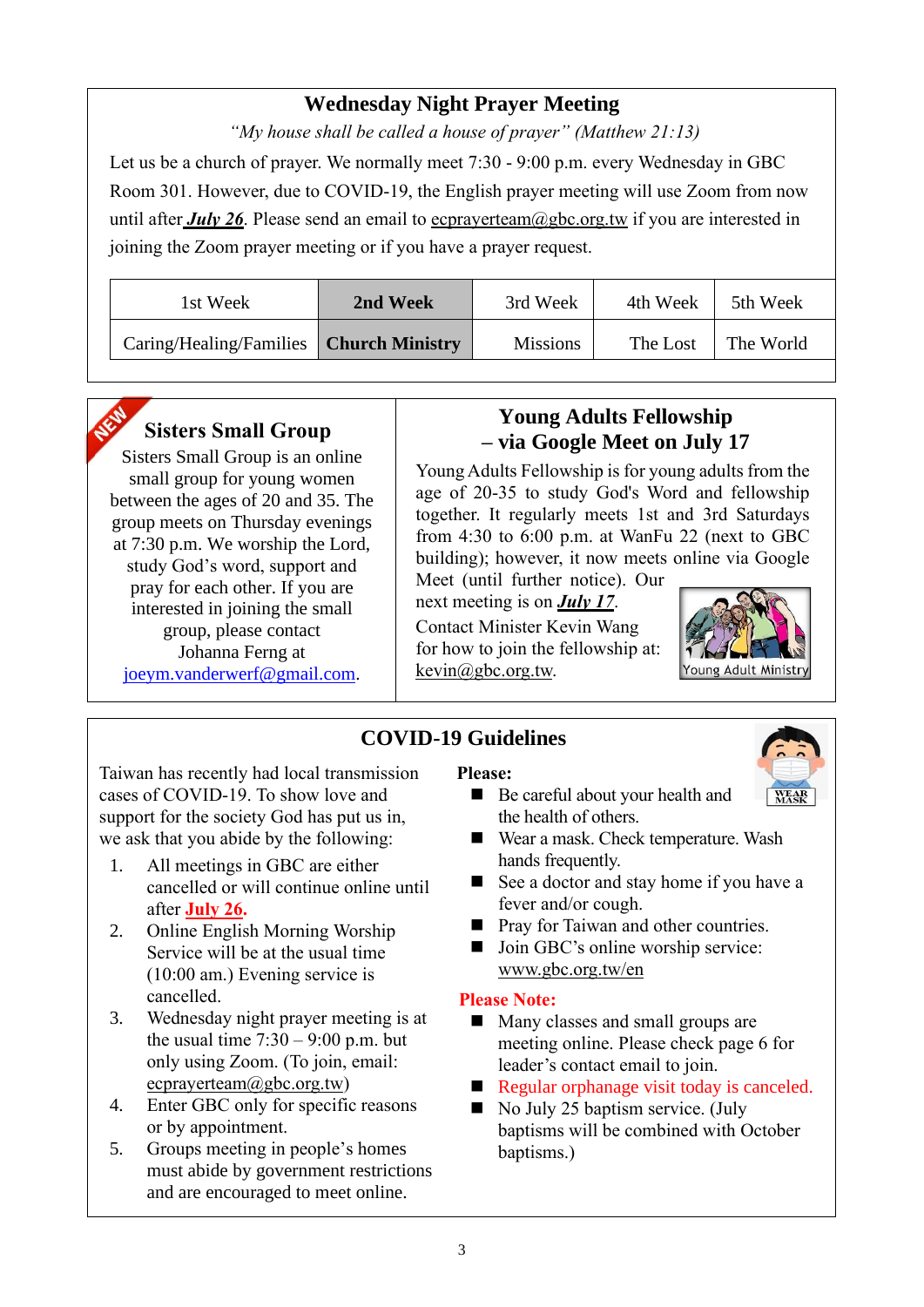## **COVID-19 India Relief Drive**

India has been one of the countries worst hit by COVID-19. In the spirit of love, we hope to raise One Million rupees (380,000 NT) to be allocated for food relief packages for at least 300 families, financial assistance to pastors/church members being treated for COVID-19, and financial assistance for families who lost someone to COVID-19.

So far (as of July 11), we have collected and sent 610,00 rupees (230,000 NT) to our partners in India. Please continue to pray for this collection.

- 1. **Deadline for collection:** July 26, 2021
- 2. **Bank transfer is available on the GBC website:** https://www.gbc.org.tw/en/index.php/offering/. (or scan the QR code)
- 3. **Please email SueJenny**: with the following details at suejenny@gbc.org.tw:
	- 1) Name of sender
	- 2) Taiwan ID number (optional)
	- 3) Last 5 digits of your bank account
	- 4) Please indicate the purpose of the offering: INDIA

## **Pray for VBS this Coming Week**

This year Vacation Bible School (VBS) will be held online from tomorrow July 12 to July 16 from 9:00 a.m. - 12 noon daily. The VBS has 275 students signed up. We invite all brothers and sisters to cover the VBS with your daily prayers. You can find the bilingual prayer details updated on GBC's English Congregation website: https://www.gbc.org.tw/en.

## **Welcome New Deacons**

**We welcome Yuri Shih as our new deacon and Timothy Meesala as our new alternate deacon.**

Yuri Shih is currently serving as teacher of Christianity 101 and member of the choir. He has also served as leader of the Morning Tea Ministry and attended several India Mission Trips before the pandemic started. He is married to his wife, Emily Shih, who also serves in the choir as the pianist.

Timothy Meesala came from India in 2011 and has been attending Grace Baptist church since then. Currently, he is serving in the Orphanage Ministry and leads a small group. He is married to Deborah and has 2 children. He was inspired by Acts 1:8, *"but you will receive power when the Holy Spirit has come upon you; and you shall be My witnesses both in Jerusalem and in all Judea, and Samaria, and as far as the remotest part of the earth."*

Please keep them in your prayers as they serve in their new roles starting in July. We would also like to express our tremendous gratitude to our outgoing deacon Michael Huang and alternate deacon Armand Lim for their service.





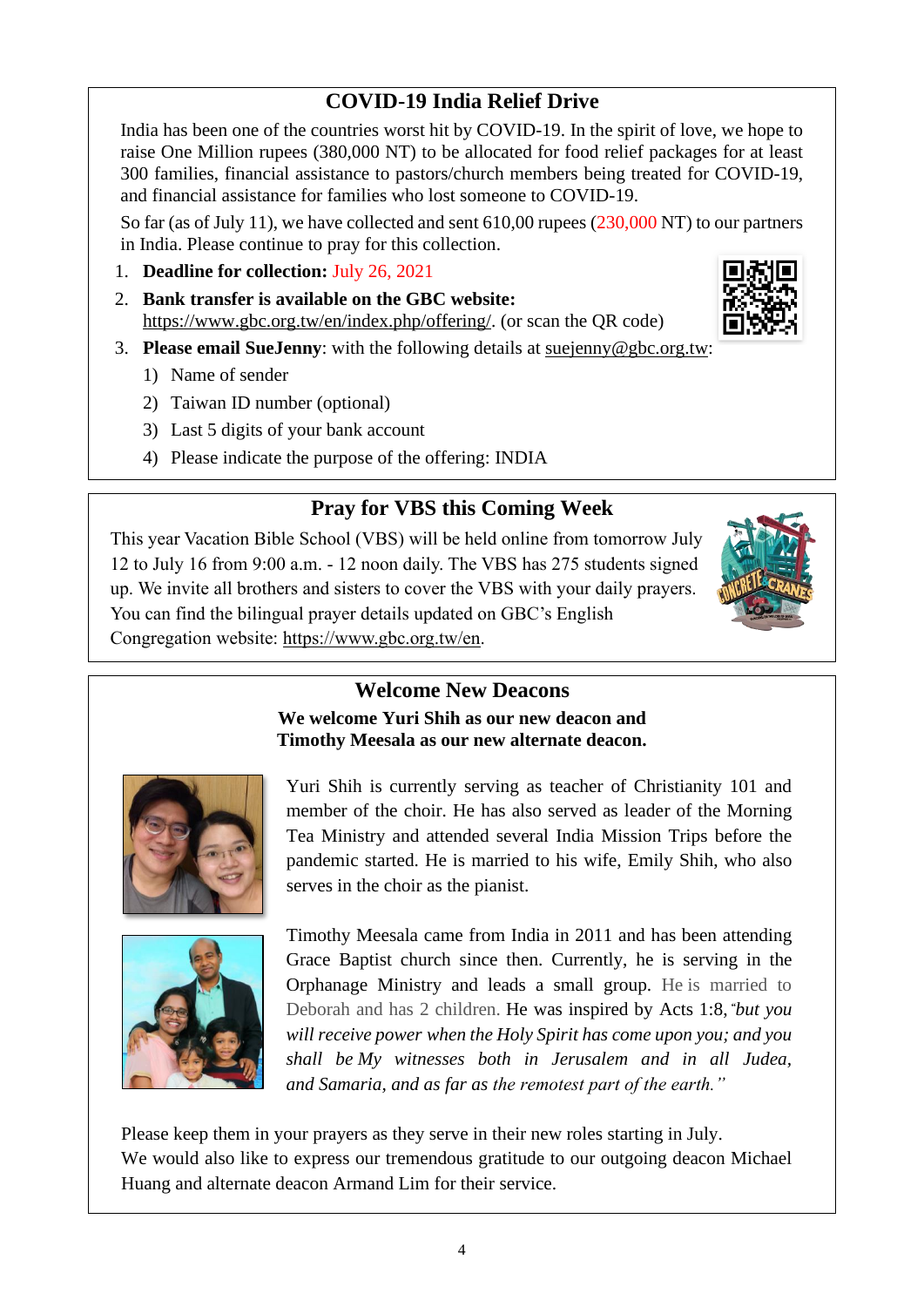## **Mabuhay Fellowship**



Following GBC's COVID-19 guidelines, the Mabuhay Fellowship will temporarily

suspend its 2 p.m. Tagalog prayer meeting and Bible study in Room B05 till July 26. Let's continue to be prayerful and watchful.

The Mabuhay Fellowship comprises Filipinos aiming to share God's love and light through worship, prayer, Bible study, fellowship, gospel sharing, and ministry.

## **GBC Night Prayer (**懷恩晚禱**)**

During the time that GBC is closed for physical meetings, Senior Pastor Peter Wu and his wife Cindy are leading the GBC family to



pray via video for the COVID-19 situation and for the needs of people during this difficult time.

Pastor Wu and his wife invite you to go to the GBC Chinese website main page,

https://www.gbc.org.tw, to watch the video and pray with them (and with many others online) to seek God's mercy together. The prayer video is in Chinese and is posted at 9:00 p.m. every night except Wednesday, but you can watch it anytime.

|                                                                                                                                                                                                                                                                                                                                                                                                                                                                                                                                                             |                                                                                                                                                                                                                                                                                                                                                                                                                               | <b>English Congregation Leaders</b>                                                                                                                                                                                                                                                                                                                                                                                                                                                                         |                                                                                                                                                                                                                                                                                                                                                                 |                                                                                                                                                                                                                                                                                                                   |  |
|-------------------------------------------------------------------------------------------------------------------------------------------------------------------------------------------------------------------------------------------------------------------------------------------------------------------------------------------------------------------------------------------------------------------------------------------------------------------------------------------------------------------------------------------------------------|-------------------------------------------------------------------------------------------------------------------------------------------------------------------------------------------------------------------------------------------------------------------------------------------------------------------------------------------------------------------------------------------------------------------------------|-------------------------------------------------------------------------------------------------------------------------------------------------------------------------------------------------------------------------------------------------------------------------------------------------------------------------------------------------------------------------------------------------------------------------------------------------------------------------------------------------------------|-----------------------------------------------------------------------------------------------------------------------------------------------------------------------------------------------------------------------------------------------------------------------------------------------------------------------------------------------------------------|-------------------------------------------------------------------------------------------------------------------------------------------------------------------------------------------------------------------------------------------------------------------------------------------------------------------|--|
|                                                                                                                                                                                                                                                                                                                                                                                                                                                                                                                                                             |                                                                                                                                                                                                                                                                                                                                                                                                                               | English Pastor: Nick Brideson                                                                                                                                                                                                                                                                                                                                                                                                                                                                               |                                                                                                                                                                                                                                                                                                                                                                 |                                                                                                                                                                                                                                                                                                                   |  |
| <b>Pastor Nick Brideson</b>                                                                                                                                                                                                                                                                                                                                                                                                                                                                                                                                 | Minister Priscilla Liao                                                                                                                                                                                                                                                                                                                                                                                                       |                                                                                                                                                                                                                                                                                                                                                                                                                                                                                                             | Minister Kevin Wang                                                                                                                                                                                                                                                                                                                                             |                                                                                                                                                                                                                                                                                                                   |  |
| <b>Adult Education</b><br>/Mission                                                                                                                                                                                                                                                                                                                                                                                                                                                                                                                          | AM Worship                                                                                                                                                                                                                                                                                                                                                                                                                    | Children's<br>Education/Caring                                                                                                                                                                                                                                                                                                                                                                                                                                                                              | PM Worship                                                                                                                                                                                                                                                                                                                                                      | Youth/Fellowship                                                                                                                                                                                                                                                                                                  |  |
| <b>Adult Education</b><br>Nick Brideson<br>nick@gbc.org.tw<br><b>Foreign Mission:</b><br><b>Medical/Dental Team</b><br>Armand Lim<br>rmanlim@yahoo.com<br><b>VBS</b> Team<br>Priscilla Liao<br>priscilla@gbc.org.tw<br><b>Taiwan Mission:</b><br><b>TaiTung Team</b><br>Cherrie Gow Lim<br>cvgow@yahoo.com<br><b>Orphanage Ministry</b><br>Julie Chen<br>yuling0914@gmail.com<br><b>NTU Friday English</b><br><b>Conversation Group</b><br>Roy Treurnicht<br>gbcecntuclass@gmail.com<br><b>Ethiopian Students Group</b><br>Abex Tesfaye<br>abex98@gmail.com | <b>Morning Music</b><br>Cherrie Gow Lim<br>cvgow@yahoo.com<br><b>Morning Greeters</b><br>Chien Ferng<br>cferng@gmail.com<br><b>Adult Choir</b><br><b>Hand Bell Choir</b><br>Juliet Jao<br>lenyinjao@gmail.com<br><b>Hallel Singers</b><br>Cherrie Gow Lim<br>cvgow@yahoo.com<br><b>Morning Fellowship Tea</b><br>Yuri Shih<br>yuchen phone@hotmail.com<br><b>Morning Multimedia</b><br>Vicky Lin<br>gbcmorningmedia@gmail.com | <b>Cryroom Children's</b><br><b>Care Ministry</b><br>Abby Tu<br>abbbytu@gmail.com<br><b>AWANA Preschool</b><br>Joanna Peng<br>Joanna1285@hotmail.com Evening Multimedia<br><b>AWANA Spark Group</b><br>Crystal Turner<br>elisayeh@yahoo.com<br><b>AWANA T&amp;T Group</b><br>Ming Lai<br>minglai88@gmail.com<br><b>Prayer Ministry</b><br>Priscilla Liao<br>priscilla@gbc.org.tw<br><b>Hospital Visitation</b><br>Amanda Lou<br>lou.amanda@gmail.com<br><b>Small Groups</b><br>Women<br>General<br>Ministry | <b>Evening Music Team</b><br>Alex Chen<br>gbceworshipteam@gmail.com<br><b>Evening Greeters</b><br>Vicky Kuo<br>asiaglobe999@gmail.com<br><b>Grant Burgess</b><br>grantburgess@live.co.za<br><b>Evening Tea / Baptism</b><br><b>Celebration Fellowship</b><br>Michelle Cheng<br>yealincheng@yahoo.com<br><b>Baptism Support</b><br>Aline Kao<br>aline@gbc.org.tw | <b>Trinity Youth</b><br>(Grade 7 and above)<br>Grant & Kirsten<br><b>Burgess</b><br>grantburgess@live.co.za<br><b>Mabuhay Fellowship</b><br>Ava Zamora<br>avazam@yahoo.com<br><b>Young Adults</b><br>Fellowship<br>Kevin Wang<br>kevin@gbc.org.tw<br><b>Small Groups</b><br>Youth<br><b>Students</b><br>Parenting |  |
| <b>Secretarial staff</b>                                                                                                                                                                                                                                                                                                                                                                                                                                                                                                                                    |                                                                                                                                                                                                                                                                                                                                                                                                                               | Deacon                                                                                                                                                                                                                                                                                                                                                                                                                                                                                                      |                                                                                                                                                                                                                                                                                                                                                                 | <b>Alternate Deacon</b>                                                                                                                                                                                                                                                                                           |  |

SueJenny Hsu suejenny@gbc.org.tw

Aline Kao aline@gbc.org.tw

Yuri Shih yuchen\_phone@hotmail.com

**Alternate Deacon** Timothy Meesala yedukondaluster@gmail.com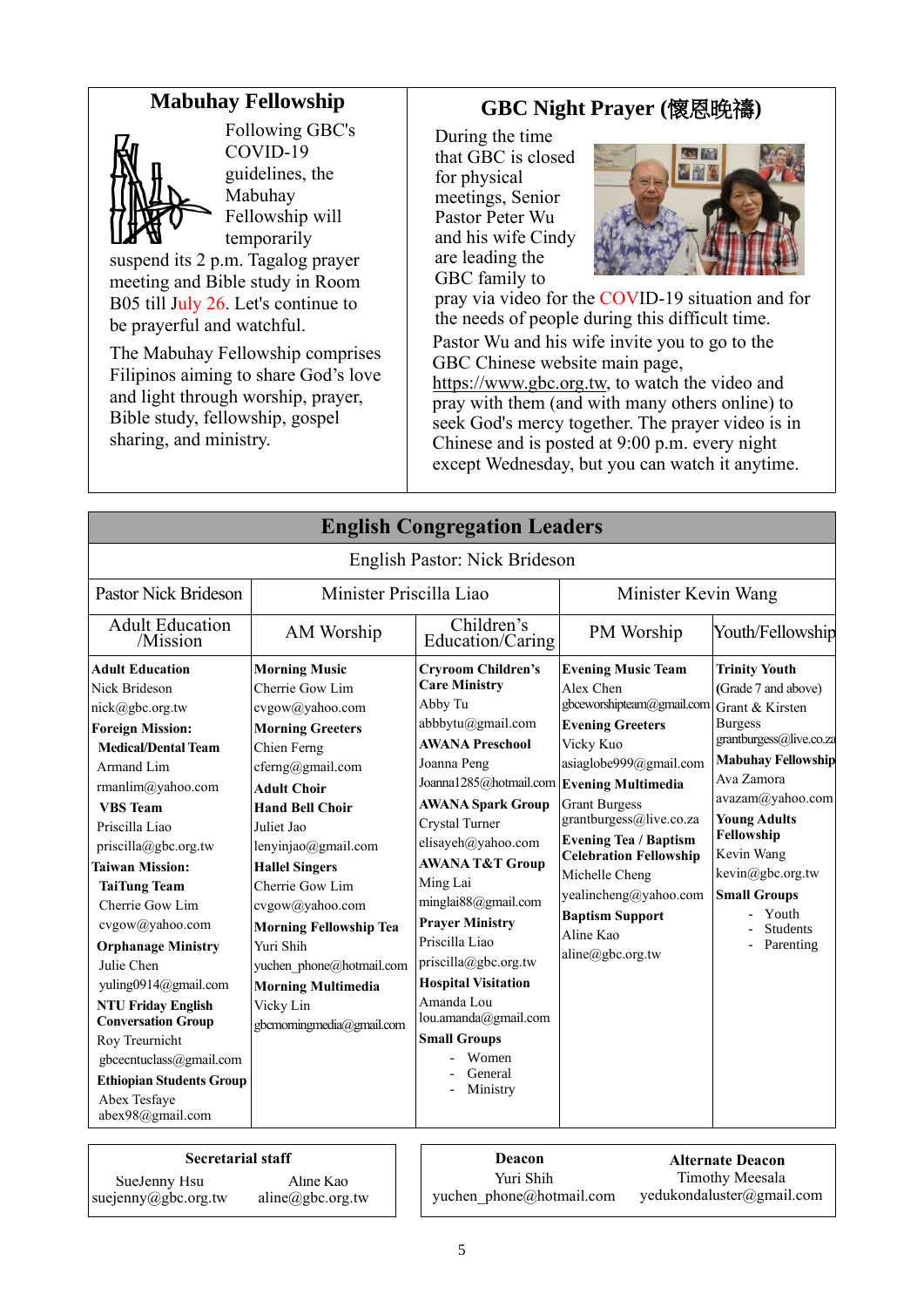#### . . . . 1  $\blacksquare$ Due to the COVID-19 situation, all Sunday classes are cancelled or online until  $\blacksquare$ П July 26. For information on online classes, contact the teacher by email below. J

*<u>time</u>* 

|                                                  |                                            |                                                                                                                                                                                                                                                                                                     | <b>★★ Sunday School Information ★★</b>                               |                     | <b>Meeting tim</b>                                            |
|--------------------------------------------------|--------------------------------------------|-----------------------------------------------------------------------------------------------------------------------------------------------------------------------------------------------------------------------------------------------------------------------------------------------------|----------------------------------------------------------------------|---------------------|---------------------------------------------------------------|
|                                                  | <b>Class</b>                               |                                                                                                                                                                                                                                                                                                     |                                                                      | Time & Room         | changes<br>are marked                                         |
|                                                  | <b>Beginning Christian Life</b>            |                                                                                                                                                                                                                                                                                                     |                                                                      |                     | with "*"                                                      |
|                                                  | Alpha – New and non-Christians             |                                                                                                                                                                                                                                                                                                     |                                                                      |                     |                                                               |
|                                                  | Christianity 101 - required for baptism    |                                                                                                                                                                                                                                                                                                     | 11:30 a.m.                                                           |                     | yuchen_phone@hotmail.com                                      |
| <b>Maturing Christians</b>                       |                                            |                                                                                                                                                                                                                                                                                                     |                                                                      |                     |                                                               |
| <b>Bible Studies for Life</b>                    |                                            | $9:00$ a.m. class:<br>- Chien Ferng (cferng@gmail.com<br>11:30 a.m. classes:<br>- Ava Zamora (avazam@yahoo.com)<br>- Chien Ferng (cferng@gmail.com)<br>- Kevin Hartman ( <u>lou.amanda@gmail.com)</u><br>- Roy Treurnicht (roytreur@gmail.com)<br>4:00 p.m. class:<br>- Amy Wang (aline@gbc.org.tw) |                                                                      |                     |                                                               |
| <b>Developing Leaders</b>                        |                                            |                                                                                                                                                                                                                                                                                                     |                                                                      |                     |                                                               |
| <b>Bible Interpretation</b>                      |                                            |                                                                                                                                                                                                                                                                                                     | $*1:30 - 2:30$ p.m.                                                  | ross.hohl@gmail.com |                                                               |
|                                                  | Youth: Grade 7 and above                   |                                                                                                                                                                                                                                                                                                     |                                                                      |                     |                                                               |
| <b>Bible Studies for Life</b><br><b>Children</b> |                                            |                                                                                                                                                                                                                                                                                                     | $\sqrt[*]{11}$ :45 a.m. - 12:45 p.m.                                 | kevin@gbc.org.tw    |                                                               |
|                                                  | Nursery - Age 3 and under                  |                                                                                                                                                                                                                                                                                                     | $11:20$ a.m. $-12:50$ p.m.                                           |                     |                                                               |
| Preschool - Age 3 to 5                           |                                            |                                                                                                                                                                                                                                                                                                     | 11:40 a.m. - 12:40 p.m.                                              |                     |                                                               |
|                                                  | AWANA - Kindergarten (大班) to Grade 6       |                                                                                                                                                                                                                                                                                                     | $11:30$ a.m. $-1:00$ p.m.                                            | minglai88@gmail.com |                                                               |
|                                                  |                                            |                                                                                                                                                                                                                                                                                                     | $\star \star$ Fellowships – Join a fellowship directly $\star \star$ |                     |                                                               |
|                                                  | Fellowship                                 |                                                                                                                                                                                                                                                                                                     | <b>Time</b>                                                          |                     | Location                                                      |
| Mabuhay                                          |                                            |                                                                                                                                                                                                                                                                                                     | Sundays 2:00 - 4:00 p.m.                                             |                     | <b>B05</b>                                                    |
|                                                  | Young Adults (20 - 35 y.o.)                |                                                                                                                                                                                                                                                                                                     | $1st$ & 3 <sup>rd</sup> Saturdays 4:30 - 6:00 p.m.                   |                     | WanFu 22                                                      |
|                                                  |                                            |                                                                                                                                                                                                                                                                                                     | <b>★★ Small Groups – Contact the leader to join ★★</b>               |                     |                                                               |
| Type                                             | <b>Name</b>                                |                                                                                                                                                                                                                                                                                                     | Day/Time                                                             |                     | <b>Location/Contact Emails</b>                                |
| Students                                         | NTU Friday English<br>Conversation Group   |                                                                                                                                                                                                                                                                                                     | Friday<br>12:20 - 1:10 pm<br>Friday                                  |                     | roytreur@gmail.com<br>WanFu 22A                               |
|                                                  | <b>International Students Group</b>        |                                                                                                                                                                                                                                                                                                     | $7:30 - 9:00 \text{ pm}$                                             |                     | cesaledro57@gmail.com                                         |
| Language/<br>Nationality                         | <b>Ethiopian Students Group</b>            |                                                                                                                                                                                                                                                                                                     | Sunday<br>$7:00 - 9:00$ pm                                           |                     | Room 307<br>$abex98$ @gmail.com                               |
| Parenting                                        | Parenting Group                            |                                                                                                                                                                                                                                                                                                     | $2nd$ & 4 <sup>th</sup> Sunday<br>11:30 am - 12:30 pm                |                     | GBC Room 402<br>rod syverson@hotmail.com                      |
| Women                                            | <b>Sisters Small Group</b>                 |                                                                                                                                                                                                                                                                                                     | Thursday<br>$7:30 - 9:00$ pm                                         |                     | joeym.vanderwerf@gmail.com                                    |
|                                                  | Salt & Light                               |                                                                                                                                                                                                                                                                                                     | Sunday<br>$1:30 - 3:00$ pm                                           |                     | <b>GBC Mount of Olives Room</b><br>paulhan2908@gmail.com      |
|                                                  | <b>Bilingual Interpretation Group</b>      |                                                                                                                                                                                                                                                                                                     | Sunday<br>$3:00 - 5:00$ pm                                           |                     | GBC Room 303<br>$cfindler(a)$ yahoo.com                       |
|                                                  | Crown of Beauty                            |                                                                                                                                                                                                                                                                                                     | Saturday<br>$2:00 - 4:00$ pm                                         |                     | <b>GBC Mount of Olives Room</b><br>clemence $4261$ @gmail.com |
| General                                          | Thursday Night Bible<br><b>Study Group</b> |                                                                                                                                                                                                                                                                                                     | Thursday<br>$7:30 - 9:00$ pm                                         |                     | GBC Room 301<br>rod syverson@hotmail.com                      |
|                                                  | NanGang Bible<br><b>Study Group</b>        |                                                                                                                                                                                                                                                                                                     | Friday<br>7:00 - 9:30 pm                                             |                     | NanGang<br>sagitamaria@gmail.com                              |
|                                                  | YungHe Bible Study Group                   |                                                                                                                                                                                                                                                                                                     | *Saturday<br>$7:00 - 8:30$ pm                                        |                     | yedukondaluster@gmail.com                                     |
|                                                  | HsinChu Bible Study Group                  |                                                                                                                                                                                                                                                                                                     | Friday<br>7:30 - 8:45 pm                                             |                     | <b>HsinChu</b><br>rmanlim@yahoo.com                           |
| Ministry                                         | <b>Hospital Visitation Group</b>           |                                                                                                                                                                                                                                                                                                     | Thursday<br>$1:30 - 2:30$ pm                                         |                     | Near GBC<br>lou. amanda@gmail.com                             |